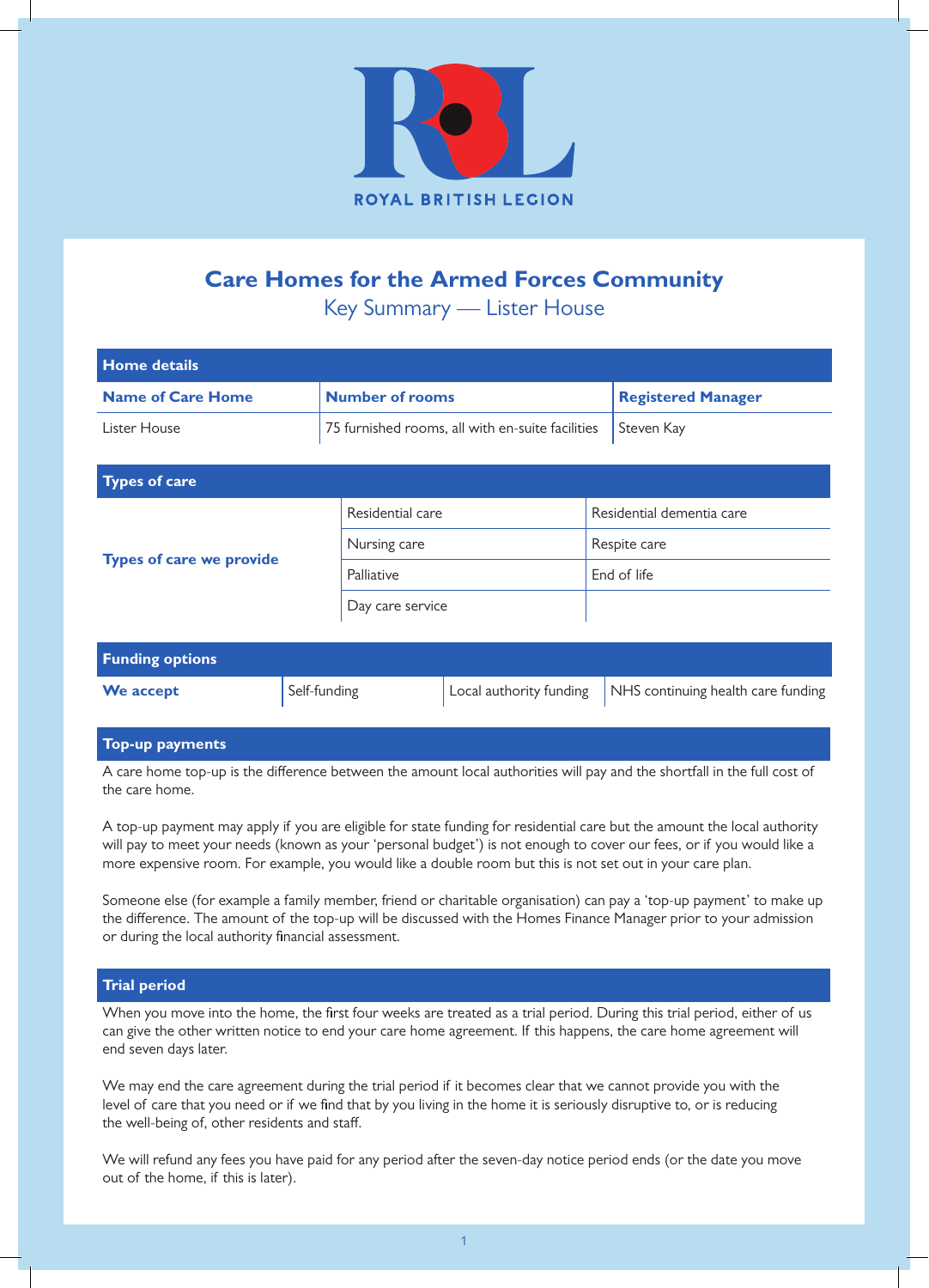# **Eligibility and requirements on or prior to admission**

Our care homes are available for ex-service personnel and their families. We carry out a pre-assessment of your personal care needs prior to admission to document in a care plan your health and welfare needs.

#### Prior to admission, we require

(a) our residents to be fully vaccinated against Covid-19 ("fully vaccinated" as defined in Government regulations and guidance for England) unless they are exempt and

(b) where applicable, for proof of vaccination to be provided. If you cannot comply with this criteria prior to admission, please contact us to discuss your individual circumstances and your options.

We will also ask you about how you will pay for your care and for a financial assessment, including information about your finances and property. The information you provide about your finances, savings and property will help us to identify whether you are, or may become, eligible for local authority funding. There is no minimum period you must self-fund for. However, if you are currently self-funding we need to be sure that you can continue to pay for your care for at least two years. This is to cover any possible delays associated with any statutory financial assessments you may need in the future.

We request a direct debit mandate to be set in place at the commencement of your residency. Your first fees will be calculated from the date of admission to the end of the current month and must be paid prior or on admission (via direct transfer).

All subsequent payments are due monthly in advance.

## **Staffing**

Each of our homes is run by a registered manager who is supported by a leadership team, comprising of leads in care, maintenance, housekeeping, catering and wellbeing. We regularly review staffing levels based on the assessed dependency needs of individual residents, the layout of the home and the type of care required. Your level of care will depend on an assessment of your individual care needs. You may express a preference for a male or female carer (subject to staffing levels). Our administration office can provide further information about staffing if required.

| <b>Weekly fees</b>                          |           |                |
|---------------------------------------------|-----------|----------------|
| From 1st October 2021 - 30th September 2022 | Permanent | <b>Respite</b> |
| Residential Care                            | £980      | £980           |
| Nursing Care                                | E1,337    | £1,337         |
| Residential Dementia Care                   | £1,187    | £1,187         |

Fees are subject to a pre-admission assessment. This is required to fully understand the level of care and support required by each individual. Short term respite stays are for a maximum stay of six weeks (over this period we would discuss a permanent residency). Nursing fees include the Funded Nursing Care (FNC) if you are eligible.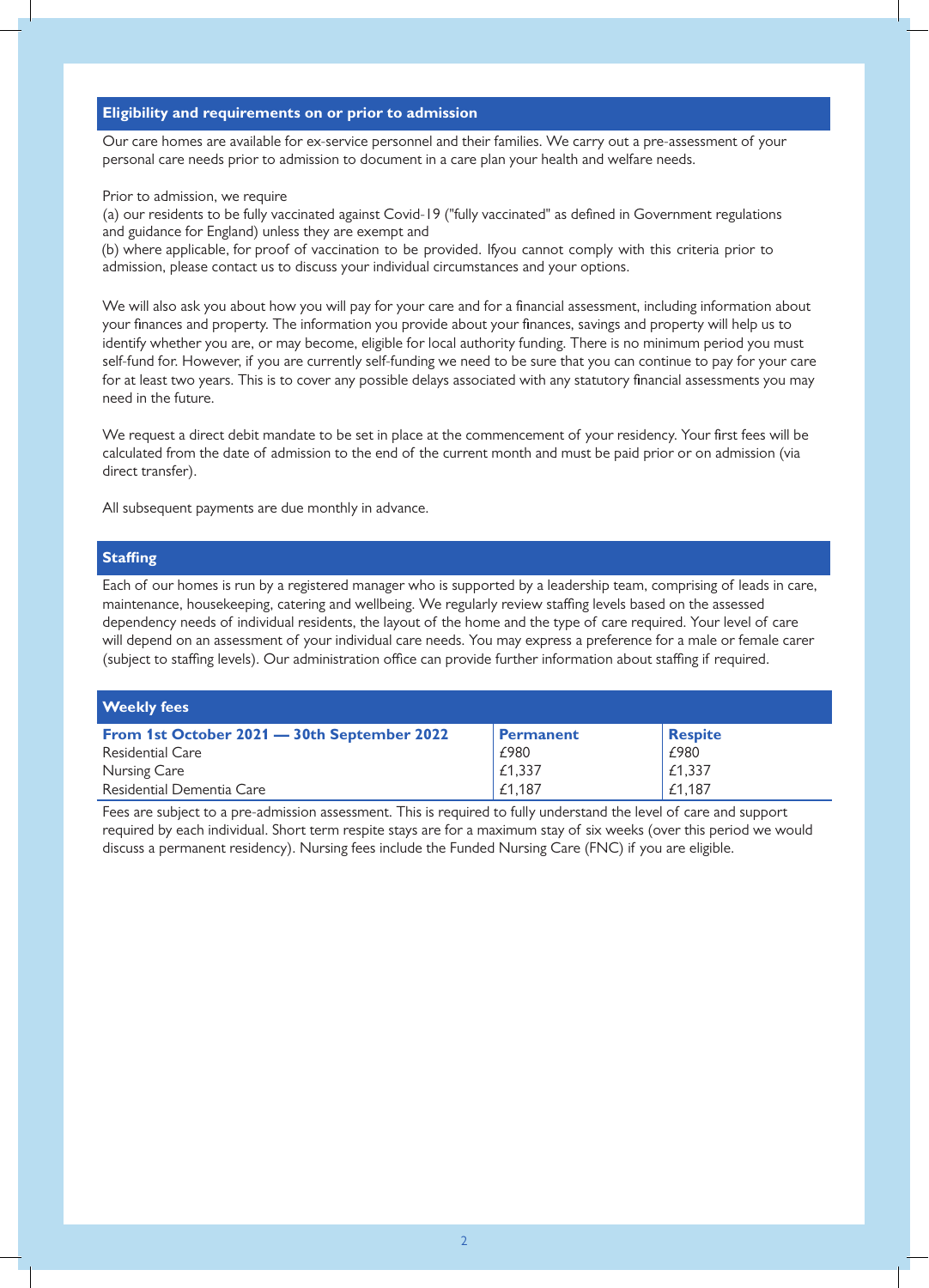## **What is included**

The following services are included as standard as part of your monthly fee. (You do not have to pay extra for these services).

- 24-hour residential care including nursing and personal care
- Furnished room including bed, bedding, wardrobe, chest of drawers, chair, carpet, TV socket and landline phone socket
- Staff at the home helping you to wash, bathe and take medication, and helping with other personal services if this is reasonable necessary in line with your care plan
- A laundry service for your bedding and clothes (not including dry-cleaning)
- Help speaking to your doctor, hospital, social worker, district nurse, dentist, chiropodist and any other health professionals (any of their related fees are not included unless we have agreed to this as part of your care plan)
- Private nursing care and dementia care not covered by the National Health Service (NHS) funded nursing care payments

• Care planning, your accommodation and your meals (including any dietary requirements), snacks and drinks offered to you each day in line with your care plan

- Mixed en-suite facility including wash basin, toilet, shower and towels. (16 rooms include en-suite shower)
- Full use of the shared spaces in the home and the grounds (for example, the shared toilets, lounge and gardens)
- Office services such as photocopying
- Physiotherapy, occupational therapy and speech and language therapy
- Activities organised by the home, which are advertised as being free (for example; visit to a garden centre for afternoon tea, The Queen's Garden Party)

# **What is not included?**

Please note the weekly fee does not include hairdressing, chiropody, or other non NHS appointments, toiletries, newspapers, magazines, guest meals, guests staying at the home, double room (if not required for care needs), private transport, extra charges for external activities, chaperone service for privately arranged trips or holidays, installation of cable or satellite charges, telephone calls, trolley shop and bar.

## **Changes in funding**

If your funding changes during your stay, you can continue to stay at the home. We will discuss your funding options with you. Top-up payments may be needed if you are a self-funded resident at the home but then become eligible for local authority funding after you have moved in.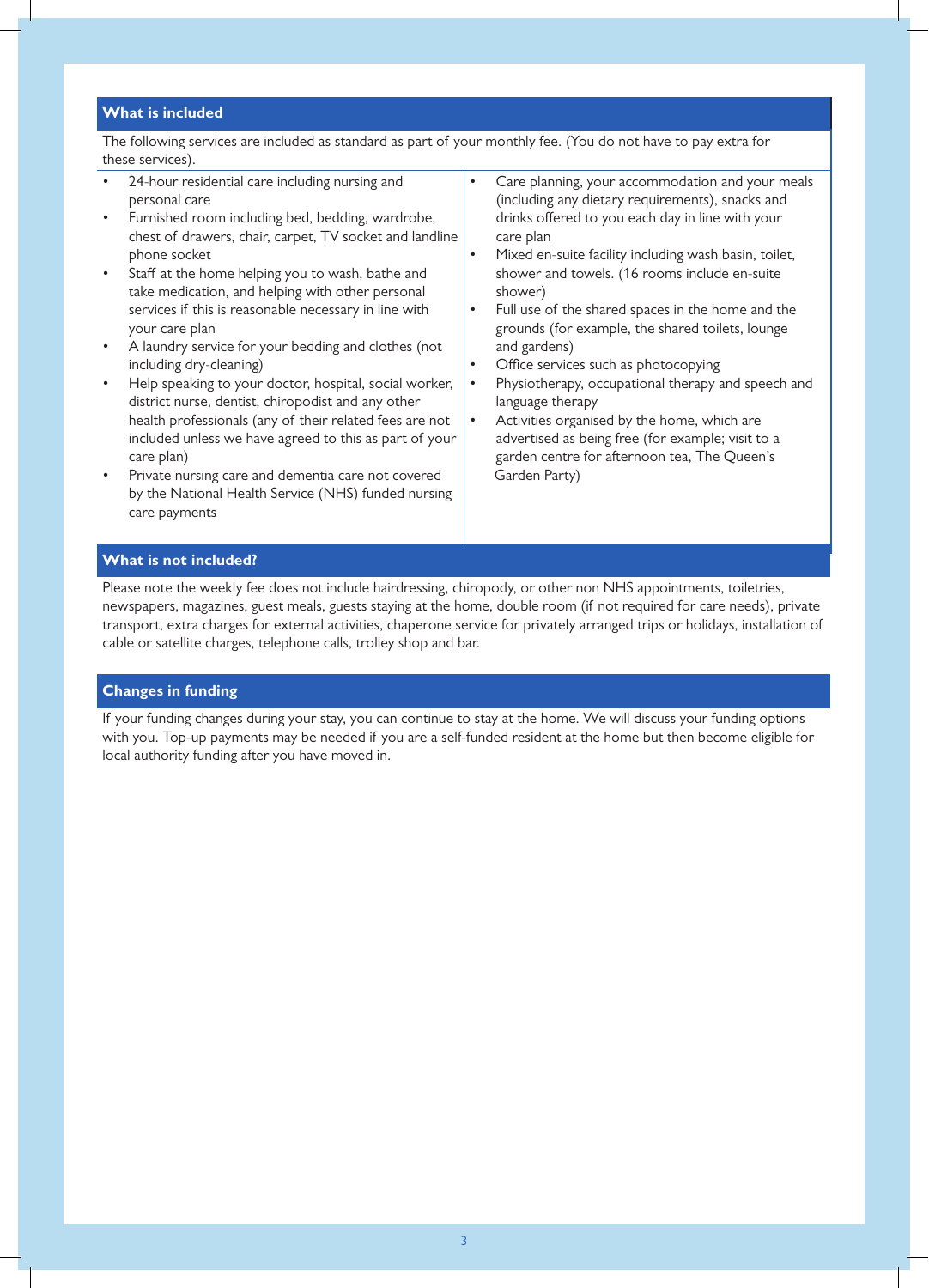## **Change in fees**

On the 1st October each year, our standard fee will increase by an amount equal to the increase shown in the 'Consumer Prices Index including owner occupiers' housing costs' (CPIH) over the previous 12 months, plus a percentage increase of up to 5%.

The precise percentage increase will be approved each year at meetings of both the Care Services Committee and the Finance Committee (subcommittees of the board of trustees). The most recent CPIH inflation rate will be used. When approving the increase, the members of the committees will consider the actual care costs over the last 12 months and our residents' best interests. We will give you and your representative at least 28 days' notice in writing showing the amount of any increase. The increase will take effect on the 1st of October unless, before that date, you give us 28 days' notice to end your care agreement (in which case we will not charge you the increased fees). We also give this information in the section of our website that relates to care home fees. Your fee schedule includes an example of how your fees could change.

## **Example: An example of how our fees may increase from the 1st of October 2021 is as follows;**

Until the 1st of October 2021, the standard fee is £1,200 per week for residential care. On the 1st of October 2021, we will increase the standard fee by the total percentage fee increase (being the increase in CPIH + a percentage increase of up to 5%)

#### **For example:**

| <b>Increase in CPIH</b> | <b>Percentage increase</b> | <b>Total percentage fee</b> | <b>Example fee</b>            |
|-------------------------|----------------------------|-----------------------------|-------------------------------|
|                         | (up to $5\%$ )             | increase                    |                               |
| 0.8%                    | 3%                         | 3.8%                        | £1,200 $\times$ 3.8% = £1,246 |
| 0.8%                    | 5%                         | 5.8%                        | £1,200 $\times$ 5.8% = £1,270 |
| 2.5%                    | 2%                         | 4.5%                        | £1,200 $\times$ 4.5% = £1,254 |
| 2.5%                    | 4%                         | 6.5%                        | £1,200 $\times$ 6.5% = £1,278 |

We may also increase or reduce your fees at other times if an assessment shows a significant change in your care needs. We will consult you or your power of attorney or representative about this change. If we decide to change your fees, we will give you 28 days' notice in writing, unless your care needs increase significantly and unexpectedly and we need to provide you with extra care or facilities at short notice. In this case, we will consult you or your power of attorney or representative, and give you at least seven days' notice in writing of any increase in your fees. If your care needs have reduced, we will reduce your fees accordingly. We may sometimes need to increase our fees in exceptional circumstances that are outside our control. If this applies, we will consult you or your power of attorney or representative, and give you notice in writing of any increase in your fees. Your fees may also increase or reduce if you ask to move to a different room for which different fees are charged.

#### **Guarantors**

You can arrange for someone to act as a guarantor for you. This is someone who has agreed to pay your fees and expenses for the home, using their own money, if you become unable to pay these. You do not have to have a guarantor. Your guarantor would also need to sign your care agreement. (Please be aware that agreeing to pay your fees and expenses could put the guarantor's own finances at risk, so it may be appropriate for them to get independent legal advice.)

# **Contents insurance**

Your room comes fully furnished, although you are welcome to bring small items of furniture (please advise us before admission). We provide insurance for items up to £500 with a £50 excess, however we would recommend you should arrange suitable contents insurance for any items over this value. (Please note we require notification of any item of value you bring into the home on admission or during your stay). We do not provide insurance for mobility scooters.

#### **Pet policy**

Are residents able to have pets in the home?  $|$  Please discuss with the home manager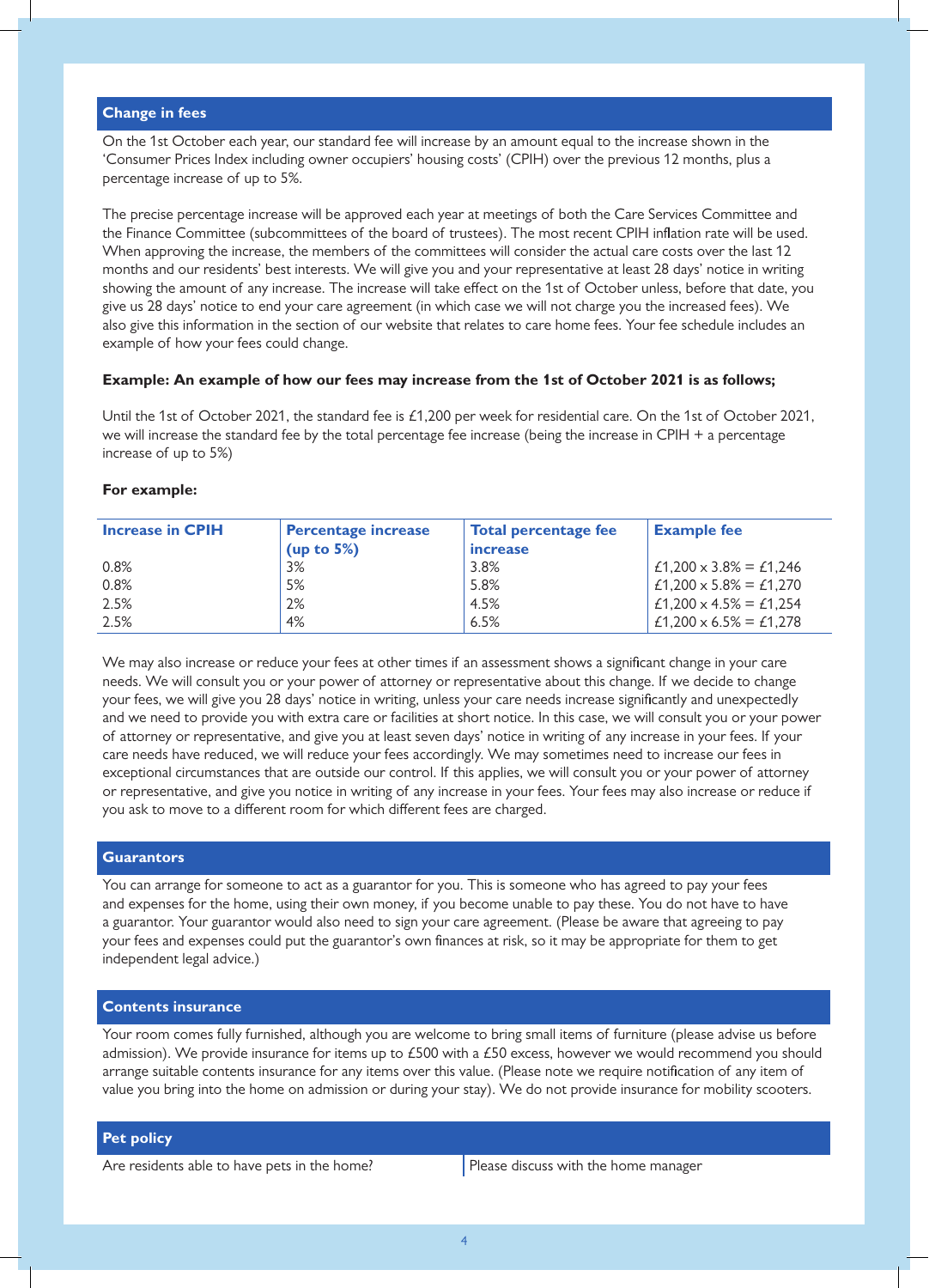

## **Day care services**

We also provide a day care services at three of our care homes; Galanos House, Halsey House and Lister House. This service is provided by a designated team of staff. Although we do not have to be registered with the Care Quality Commission for day care services we provide, the local authority in each area will assess and monitor the quality and safety of these services.

| Name of care home | Number of day care places | <b>Open</b> | Name of local authority        |
|-------------------|---------------------------|-------------|--------------------------------|
| Lister House      |                           | 5 days      | North Yorkshire County Council |

## **Day Care fees**

| <b>Full day session</b> | £50 |
|-------------------------|-----|
| Informed absence        | £35 |
| Un-informed absence     | £50 |

| <b>Contact details</b>   |                      |                                   |  |
|--------------------------|----------------------|-----------------------------------|--|
| <b>Name of Care Home</b> | <b>Phone details</b> | Contact email                     |  |
| Lister House             | 01765 694740         | Lister.Admin@britishlegion.org.uk |  |